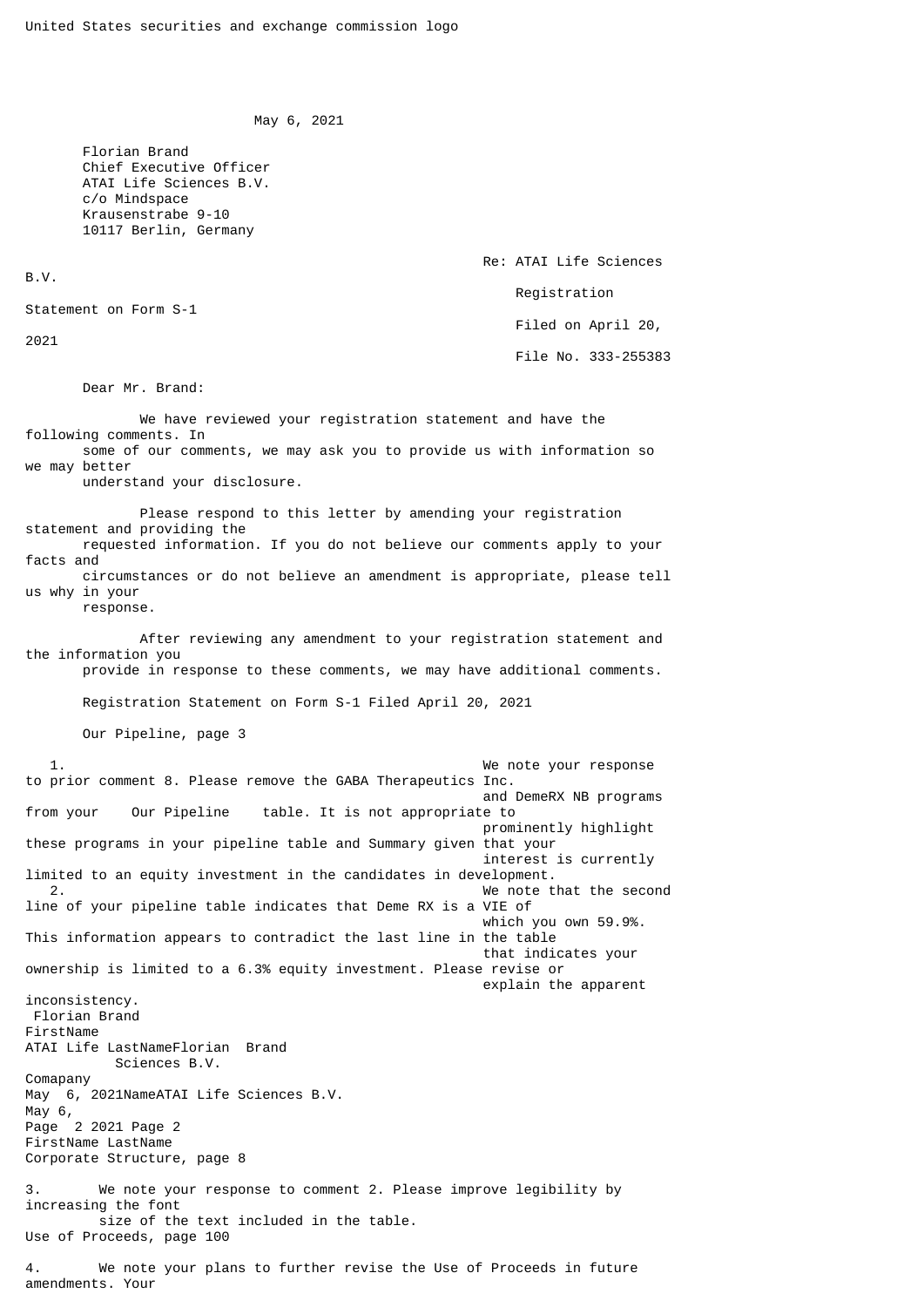proceeds should be allocated by development program, rather than disclosed in the aggregate. Additionally, we note that your current disclosure appears to indicate plans to fund drug development programs at DemeRx IB and GABA, but your obligations to fund any portion of this development have not been disclosed. Please expand your discussions of these product candidates to describe all agreements related to these development efforts. Your discussion should include all material terms, including rights and obligations under any such agreements such revenue and expense sharing, commercialization rights, milestone payments, royalties, etc. File all development collaboration agreements or provide an analysis supporting your determination that they are not required to be filed. Quantitative and Qualitative Disclosures of Market Risk, page 135 This section addresses interest rate sensitivity and foreign currency exchange risk, but not equity price risk. Please add disclosures to address your exposures to equity price risk, including but not limited to the change in fair value of your equity method investment Compass Pathways plc, under one of the three disclosure alternatives for Item 305 of Regulation S-K, or tell us why you determined that such disclosure was not appropriate. Perception Collaboration Arrangement, page 153 6. We note your response to comment 13 and do not agree that this agreement is not required to be filed as an exhibit to your registration statement. Specifically, we note that the agreement provided you with an up front payment of \$20 million in funding of your product candidates in exchange for licensing rights related to one of your product candidates. It appears that you are substantially dependent on funding provided from the agreement and your future development of PCN-101 may be dependent on potential milestone payments related to regulatory achievements made by Otsuka. General 7. Please provide an analysis as to why the company should not be considered an Investment Company under Section 3 of the Investment Company Act of 1940. Please include in this analysis data indicating the value of your investment securities and total assets, exclusive of cash items and Government securities, on an unconsolidated basis. We remind you that the company and its management are responsible for the accuracy and adequacy of their disclosures, notwithstanding any review, comments, action or absence of Florian Brand ATAI Life Sciences B.V. May 6, 2021 Page 3 action by the staff. Refer to Rules 460 and 461 regarding requests for acceleration. Please allow adequate time for us to review any amendment prior to the requested effective date of the registration statement. You may contact Gary Newberry at 202-551-2544 or Kevin Vaughn at 202-551-3494 if you have questions regarding comments on the financial statements and related matters. Please

contact Jason Drory at 202-551-8342 or Suzanne Hayes at 202-551-3675 with any other questions.